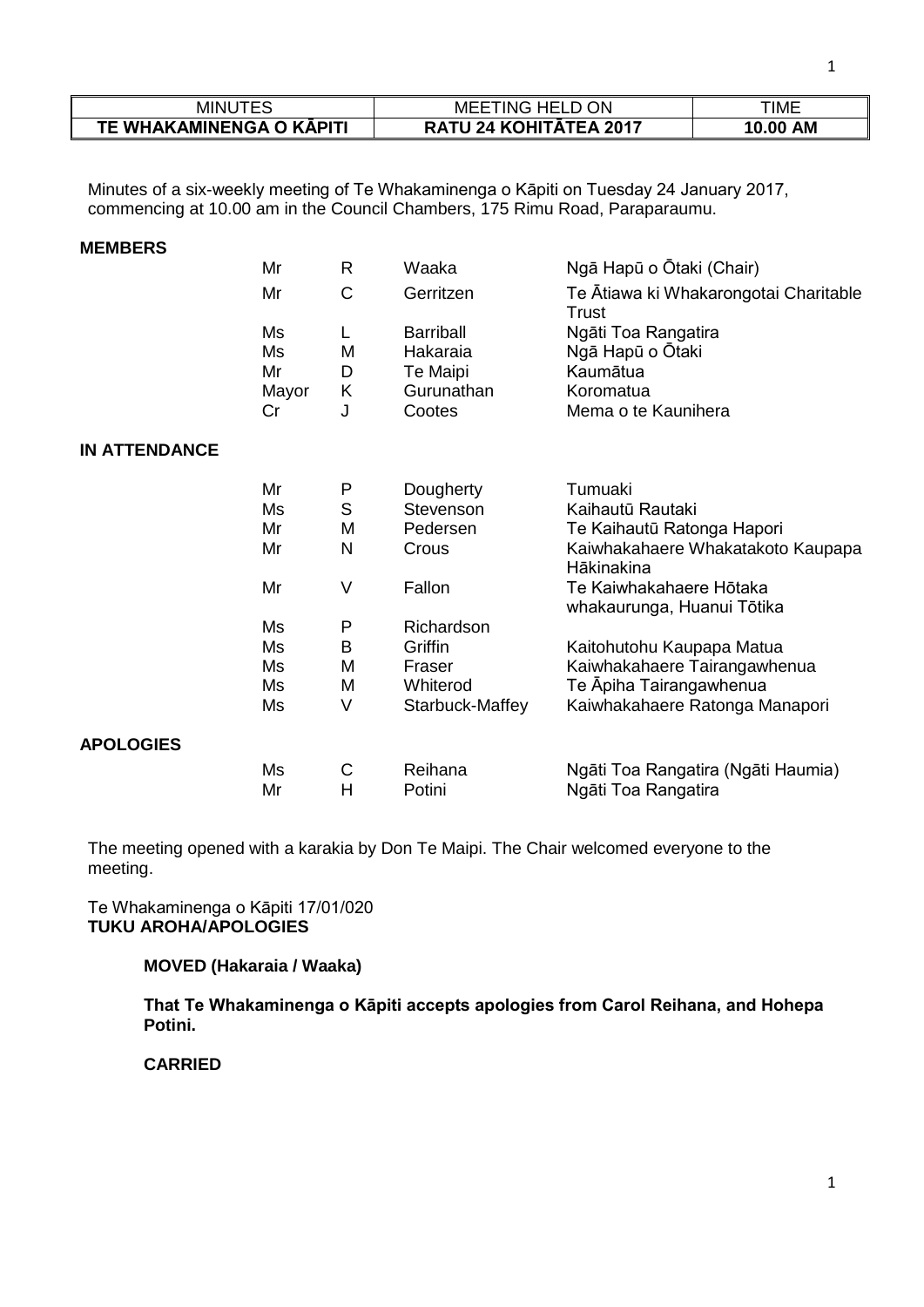| 'INUTES<br>- IVII.       | ΟN<br>. HELD.<br>MEE<br>TING I | ΓΙΜΕ               |
|--------------------------|--------------------------------|--------------------|
| TE WHAKAMINENGA O KĀPITI | <b>RATU 24 KOHITATEA 2017</b>  | <b>AM</b><br>10.00 |

Te Whakaminenga o Kāpiti 17/01/021 **PUBLIC SPEAKING TIME**

- Apihaka Mack spoke on behalf of Ngātiawa Nui Tonu Charitable Trust Trustees to clarify who Ngātiawa Maori Mana Whenua are on the Kāpiti Coast. Ms Mack also asked who would be responsible for turning the gas pipes off in the event of a massive earthquake? Ngātiawa would also be participating in the opening of the Expressway. Don Te Maipi commented that they needed to work out how the blessing was going to proceed and there would be a hui at the marae about this on 1 February.
- The Chair said he needed to consider the best way to respond to Ms Mack's submission. It would be helpful if she could put her concerns in a formal letter and she agreed.

#### Te Whakaminenga o Kāpiti 17/01/022 **ADDITIONAL AGENDA ITEMS**

There were no additional items.

### Te Whakaminenga o Kāpiti 17/01/023 **CONFIRMATION OF MINUTES – 15 WHIRINGA-Ā-RANGI (NOVEMBER) 2016**

It was noted in relation to page 6 that a pōwhiri had been held (during the citizenship ceremony at Raukawa marae) welcoming the Mayor onto the marae.

## **MOVED (Mayor/Hakaraia)**

**That the minutes of the meeting of Te Whakaminenga o Kāpiti on 15 November 2016 are confirmed as a true and accurate record of that meeting.**

## **CARRIED**

#### **Strategic Work Programme**

#### Te Whakaminenga o Kāpiti 17/01/024 **PRESENTATION : REVIEW OF RESERVES MANAGEMENT PLAN**

Max Pedersen and Nico Crous spoke to this item and provided a powerpoint presentation which outlined projects (including reserve management and development plans) coming up and opportunities to engage with iwi. An overview of recreation facilities in the District was provided as well as key relationships with clubs and groups on reserves. The difference between reserve management plans and reserve development plans was explained. There was a statutory requirement under the Reserves Act 1977 to have management plans for reserves. Maclean Park would be the first plan to be reviewed, followed by others.

More details about the Maclean Park process were provided; this included initial conversations with Te Āti Awa and Ngāti Toa, a recent walkover, an archaeological report, community engagement, and workshops with iwi. A final draft plan would go to Council after iwi had provided feedback.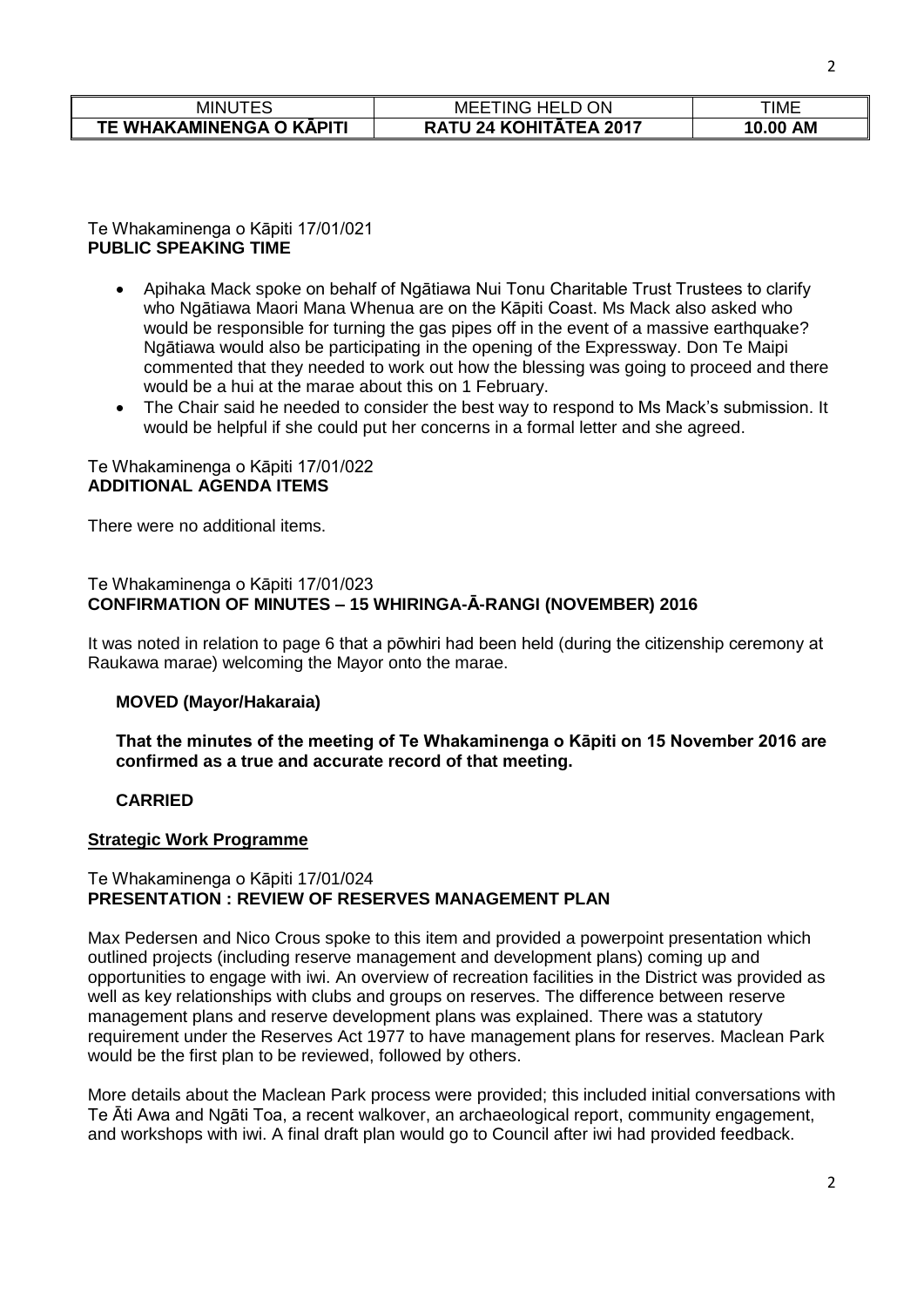| <b>MINUTES</b>           | <b>ON</b><br>TING HELD<br>MEE | TIME               |
|--------------------------|-------------------------------|--------------------|
| TE WHAKAMINENGA O KAPITI | <b>RATU 24 KOHITATEA 2017</b> | <b>AM</b><br>10.00 |

Other forthcoming projects included other rongoaa sites, Otaraua Park, Ōtaki Beach development, and the Raumati Pool building redevelopment 2018/19. Comments were invited. Staff would contact iwi as projects came online.

In response to a question the evolution of the first rongoaa site at Haruatai Park in Ōtaki was provided. The site consisted of naturally occurring plants and some signage. Pest management was also being tracked. Porirua City Council was attempting something similar.

### Te Whakaminenga o Kāpiti 17/01/025 **UPDATE : SH1 RENAMING**

Vince Fallon gave a verbal update about this project. The Renaming project was part of the SH1 Revocation process. In September 2016 the Council had resolved to use community boards as the public face of the renaming process. A Working Party which included iwi representatives and local historian Anthony Dreaver had also been convened and worked together to research appropriate names, which would be incorporated into the consultation process. The next steps included discussing with Community Boards their roles and the terms of engagement. It was noted that the Mackays to Peka Peka Expressway had been divided into seven sections for renaming purposes to avoid having to change numbering of properties and to give each iwi opportunity to reflect their history and culture. March/April would see Community Boards engaging with the community with Council expected to make a decision in July/August but these timeframes were only indicative.

## Te Whakaminenga o Kāpiti 17/01/026 **VERBAL UPDATE : APPOINTMENT OF MĀORI / IWI REPRESENTATIVES ON COUNCIL DECISION-MAKING BODIES**

Vvyien Starbuck-Maffey provided an update. The two Māori representatives on Standing Committees roles had been readvertised as no applications had been received in the first round. The new deadline was Friday 10 February. Iwi representatives were also required for two granting programmes administered by Council's Grants Allocation Committee, and the first of these would be held in April 2017. Lastly the Group was invited to confirm an iwi representative who would attend Council meetings in the Chair's place; they confirmed Mahinarangai Hakaraia as the Chair's delegate. It was noted that Ngā Hapū o Ōtaki had written to Council confirming their representatives on Te Whakaminenga o Kāpiti for this Triennium, and a letter to this effect had also recently been received from the Te Āti Awa Charitable Trust.

## Te Whakaminenga o Kāpiti 17/01/027 **REVIEW OF THE 2010 PUBLIC PLACES BYLAW AND THE 2010 TRADING IN PUBLIC PLACES POLICY (CS-16-079)**

Max Pedersen and Philippa Richardson spoke to this report, explaining it was a requirement under the Local Government Act 2002 to regularly review all bylaws. The intent of the Public Places Bylaw was explained, clarifying that it applied only to land owned by the Council and used by the public. The purpose of the Policy was to support the bylaw, focusing on trading in public places. The matter would be considered by the Strategy and Policy Committee in early February. Consultation with iwi (through the ART Forum) on this matter had commenced in August 2016 and comment was sought today about how iwi members would like to make a contribution to the process.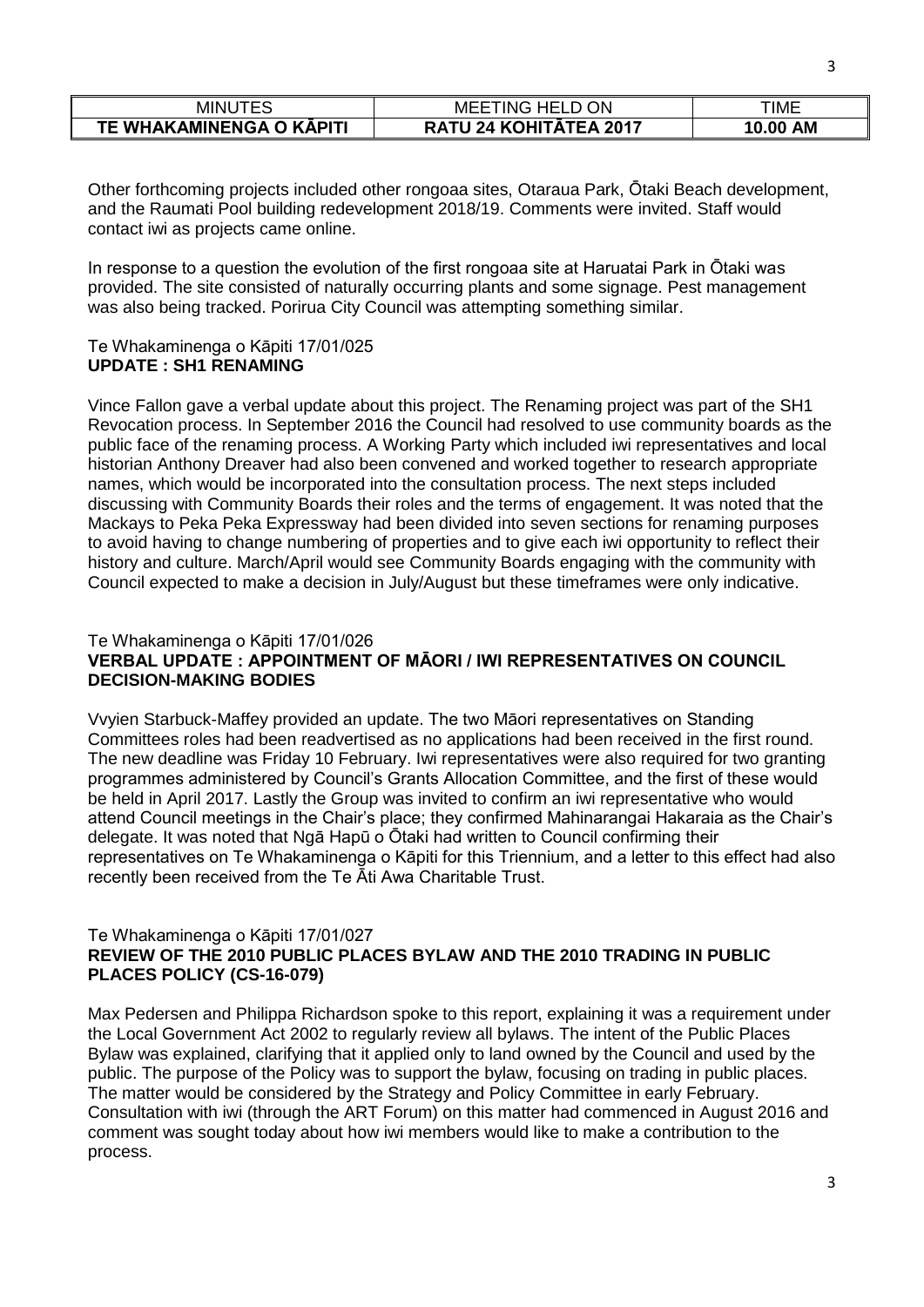| <b>MINUTES</b>           | ON<br><b>MEETING HELD</b>     | rime        |
|--------------------------|-------------------------------|-------------|
| TE WHAKAMINENGA O KĀPITI | <b>RATU 24 KOHITATEA 2017</b> | AM<br>10.00 |

In response to a question about the review of Te Haerenga Whakamua, no specific issues had been identified.

It was agreed that there had not been a lot of public interest in the bylaw and the responses that had been received tended to focus on problems that could be addressed through other tools. The key features of the Street Naming Policy were outlined; it was a requirement that the developer consult with iwi. It was clarified that Cr James Cootes could still raise issues at Committee meetings on behalf of iwi.

### **MOVED (Hakaraia / Gerretzen)**

**That Te Whakaminenga o Kāpiti:**

- **a) notes that the review of the 2010 Public Places Bylaw and the 2010 Trading in Public Places Policy is underway; and**
- **b) confirms the process for iwi engagement: Te Whakaminenga o Kapiti identifies representatives and tasks them with preparing a formal submission with assistance from Council officers.**

### **CARRIED**

#### **MOVED (Waaka/Cootes)**

**That Te Whakaminenga o Kāpiti approves two representatives (Mahinarangi Hakaraia and Leana Barriball) with the power to co-opt other representatives as required to prepare a formal submission on the 2010 Public Places Bylaw and the 2010 Trading in Public Places Policy.**

#### **CARRIED**

The meeting agreed to rearrange the agenda to discuss item 11 first.

#### Te Whakaminenga o Kāpiti 17/01/029 **MEMORANDUM OF PARTNERSHIP AND PROCOL DOCUMENT – REVIEW**

Vyvien Starbuck-Maffey spoke to this item, explaining that it was a requirement in the Memorandum of Partnership document that the Memorandum be reviewed by the Group within the first six months of each new triennium. The meeting protocol was also to be reviewed. It was agreed that in view of the representation issues raised by the public speaker, Ms Mack, there should be further time to consider both documents. It was agreed to email Chris Gerritzen with a transcript of the speaker's submission.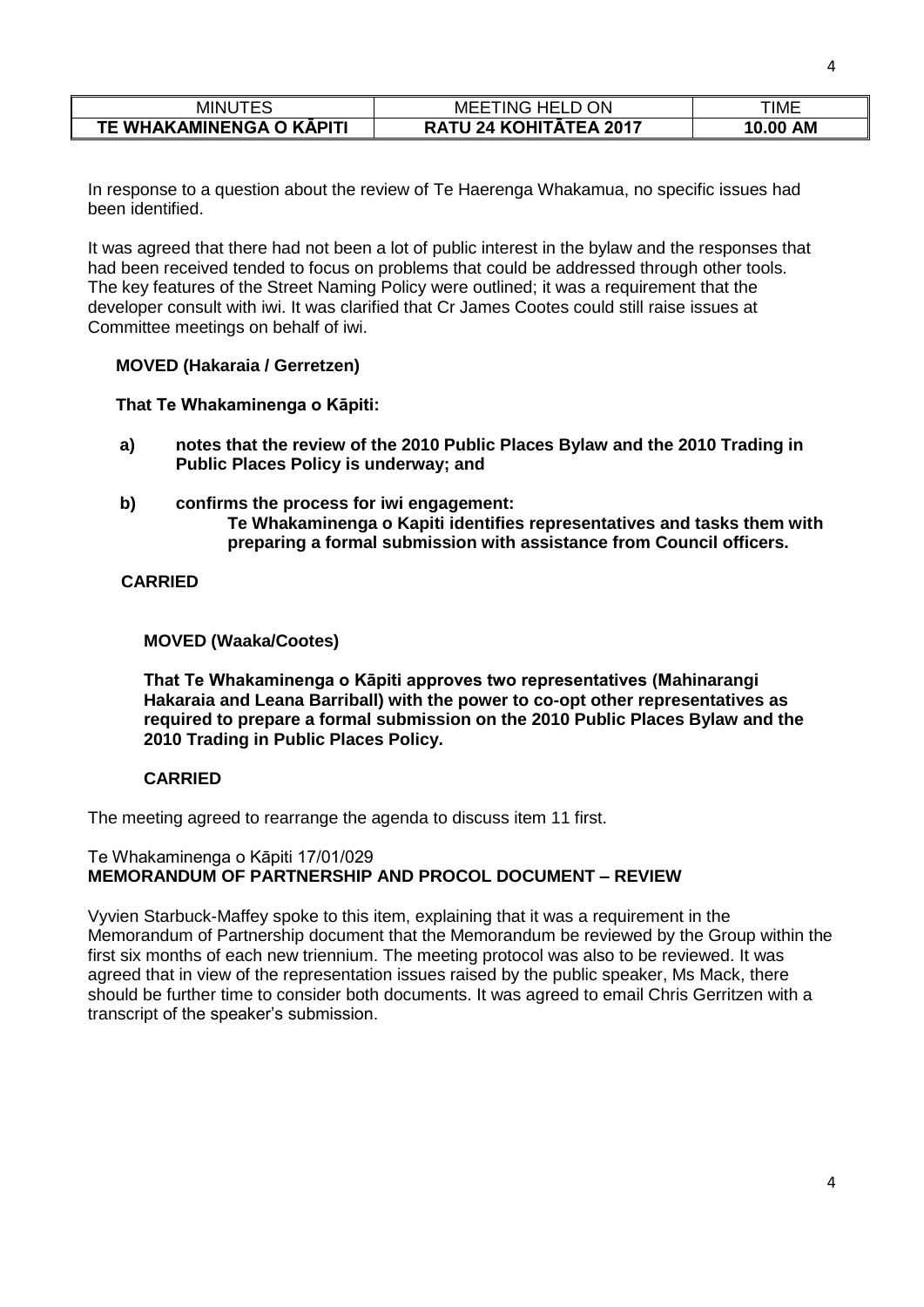| <b>MINUTES</b>           | ΟN<br>MEE<br>TING<br><b>HFL</b> | ΓΙΜΕ               |
|--------------------------|---------------------------------|--------------------|
| TE WHAKAMINENGA O KAPITI | <b>RATU 24 KOHITATEA 2017</b>   | <b>AM</b><br>10.00 |

### Te Whakaminenga o Kāpiti 17/01/031 **WAITANGI DAY 2017**

Maia Whiterod outlined progress with organising this event, detailing key features of the day.The venue was the Ōtaki-Māori Racing Club and the theme was one of partnership – 'we're all in this together' ('Waka eke noa').

There would be two tours visiting visiting sites of significance to Ngā Hapū o Ōtaki, as well as demonstrations of electric cars, and an interactive music box for rangatahi.

Don Te Maipi asked for clarification of the event-opening protocol and this would be provided.

#### Te Whakaminenga o Kāpiti 17/01/030 **PRESENTATION : SUMMARY FINDINGS OF THE BERL REPORT – MĀORI ECONOMY IN KĀPITI – HILLMARE SCHULZE**

Hillmare Schulze, an economist for the group Business and Economic Research Ltd (BERL) gave her mihi and also a powerpoint presentation called 'the Māori Economy in the Kapiti Coast District' which featured the following points:

- The information was based on the framework of the nature of the Māori economy within Kāpiti. The Māori Economy in Kāpiti was diverse and growing.
- The findings found that the main levers for the Māori economy were:
	- a. People
		- i. The total Māori population in Kāpiti District increased by 13% between 2001 and 2006, and also by a further 13% between 2006 and 2013. This is significantly larger than the total number of Māori in Aotearoa NZ which increased by 7.4% between 2001 and 2006, and by 5.9% between 2006 and 2013. The overall picture is also a strong one for the three iwi of Kāpiti.
		- ii. Māori population is 6,198 (Census 2013) representing 12% of the total Kāpiti population.
		- iii. The total Kāpiti population is projected to grow less than 1% (12% increase over 17 years) under the moderate growth projections of StatsNZ. Thus, the Māori population growing faster than rest of the population.
	- b. Assets (land)
		- i. The BERL databases on Māori Freehold Land (MFL) have been accumulated over the years based on the initial database collected during the establishment of Federation of Māori Authorities (FoMA).
		- ii. These databases indicate that in Kāpiti District there are 16 main groups of MFL blocks, with a total area of approximately 2,200 hectares, with a land value of over \$50 million and a capital value of over \$60 million.
		- iii. The largest groups are Waiorongomai, Pukehou, Ngarara West, Ōtaki Town Section, Ngakaroro, and Manuao. These databases indicate that in Kāpiti District there are:
			- 16 main groups of MFL blocks
			- with a total area of approximately 2,200 hectares
			- with a land value of over \$50 million and
			- a capital value of over \$60 million.
	- c. Profit Businesses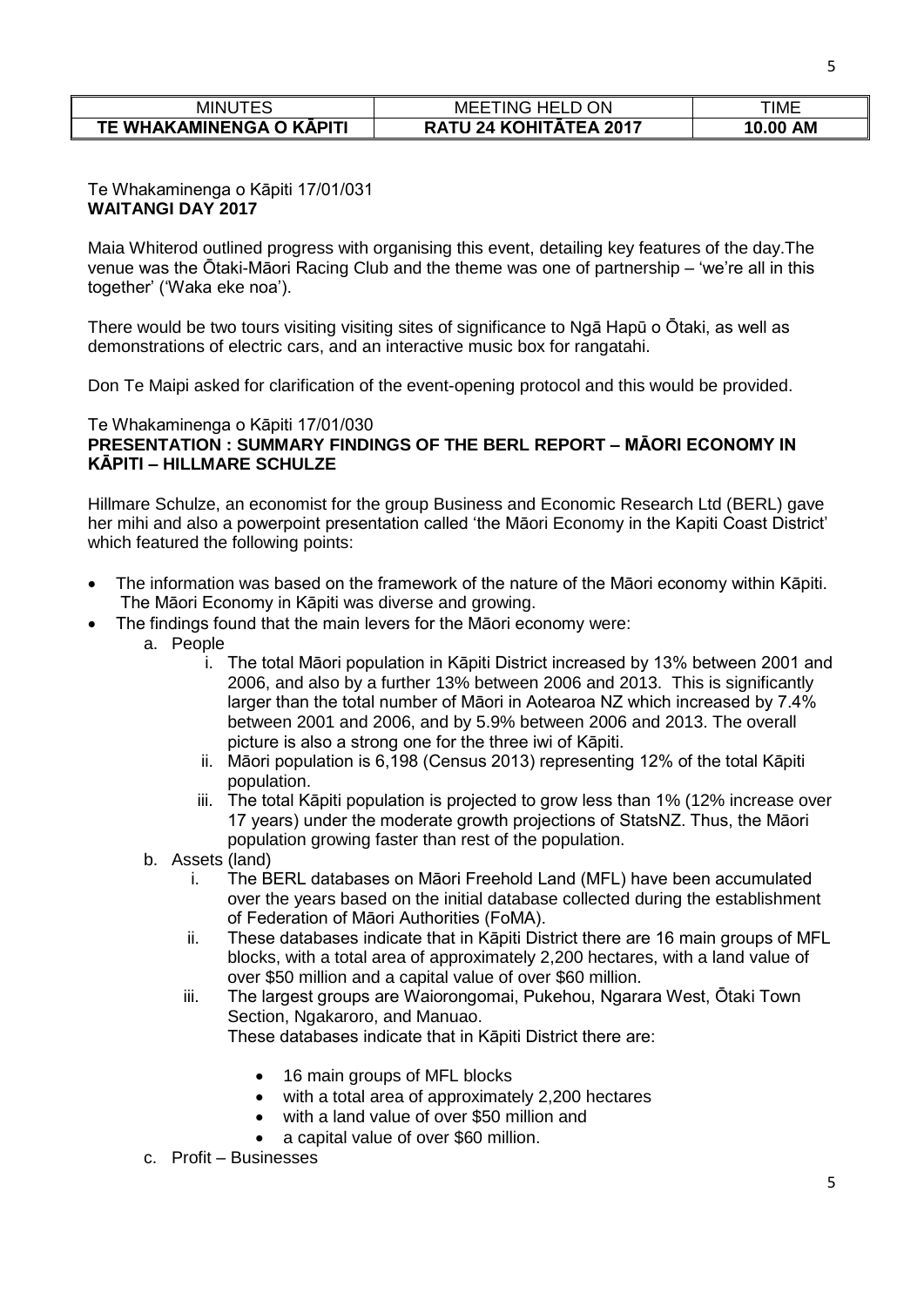| MINU                     | <b>MEETING HELD ON</b>        | TIME        |
|--------------------------|-------------------------------|-------------|
| TE WHAKAMINENGA O KĀPITI | <b>RATU 24 KOHITĀTEA 2017</b> | AM<br>10.00 |

- i. What the Census data shows is that between 2001 and 2013 total employment in Kāpiti District increased by 22%, which is higher than the increase by 16% over all New Zealand. Within the strongly-growing Kāpiti District, Māori employment grew at about twice the average rate, namely 44% compared with the average 22% for all Kāpiti employed. The rate of employment increase by Kāpiti Māori was also over twice the growth by Māori in Aotearoa New Zealand as a whole, which was 21% between 2001 and 2013.
- ii. 13% of total Maori workforce is employers and self employed
- iii. Māori usually resident in the Kāpiti Coast District in 2013 had a higher representation in the Managers, professionals and trades group (50%) than Māori in Wellington, Auckland or New Zealand as a whole (46% to 41%). Those in Kāpiti had correspondingly fewer in the machinery operators and labourers group, and similar combined shares in the community, personal services, clerical and sales workers groups. This difference in the pattern of occupations of Māori resident in Kāpiti is reflected in their average income where Māori had a median personal income in 2013 in Kāpiti of \$24,200, which is 7.5% higher when compared with the New Zealand Māori average personal income of \$22,500.
- iv. Kāpiti Māori are strong contributors to business activity in Kāpiti District. The number of Māori people in Kāpiti District who are employers or self-employed have increased quite strongly since 2001 as shown in the data for people who self-identified as Māori in the 2001, 2006 and 2013 Censuses. The total employment of Māori in Kāpiti increased from 1,650 in 2001 to 2,382 in 2013, an increase by 732, or 44%.
- These levers *People, Assets and Profit* are essential to ensuring the right balance to create wealth and wellbeing.

The Chair thanked Hillmare for her presentation.

## Te Whakaminenga o Kāpiti 17/01/028 **MĀORI ECONOMIC DEVELOPMENT (SP-16-067)**

Monica Fraser spoke to the report and explained it was important to have the BERL presentation first. There was discussion about how the amount of \$66,625.00 at recommendation 50.3 was arrived at and whether there was sufficient funding to achieve the desired objectives.

Showing the presentation to Council would help inform their thinking leading up the development of the Long Term Plan in 2018.

The various activities described at para 10 that had been funded were discussed with reference to whether they had been audited to elicit more success?

Further discussions would occur offline.

Recommendations 50.1, 50.2, 50.3, 50.4, and 50.6 were taken together:

## **MOVED (Hakaraia/Cootes)**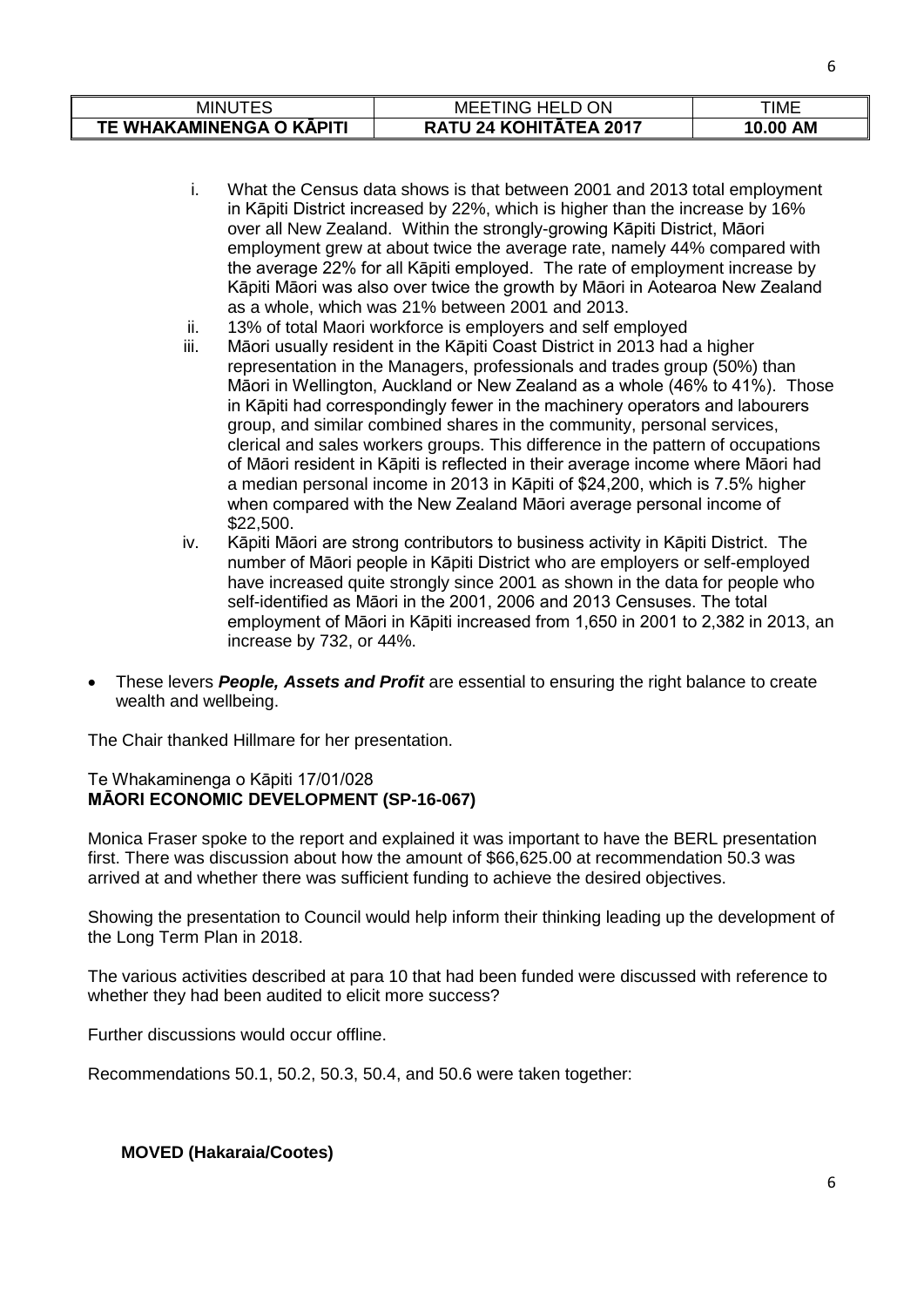| <b>MINUTES</b>           | <b>MEETING HELD (</b><br>ΟN   | TIME               |
|--------------------------|-------------------------------|--------------------|
| TE WHAKAMINENGA O KĀPITI | <b>RATU 24 KOHITĀTEA 2017</b> | <b>AM</b><br>10.00 |

**That Te Whakaminenga o Kāpiti:**

- **Receives the report SP-16-067;**
- **Agrees the process for developing a revised strategy;**
- **Agrees the current funding of \$66,625.00 for 2016/2017 is utilised to revise a strategy for Māori Economic Development;**
- **Agrees that a small grants process is applied to any funds remaining from the development of the revised strategy;**
- **Reappoints Russell Spratt as Iwi representative to the Economic Development Leadership Group for the next 2 years.**

## **CARRIED**

Recommendation 50.5 was taken separately as names were required. Other names would be confirmed at the next meeting for Te Āti Awa and Ngāti Toa.

### **MOVED (Hakaraia/Mayor)**

**Te Whakaminenga o Kāpiti appoints the panel (Russell Spratt, James Cootes and Rupene Waaka at this stage) to oversee the implementation of Māori Economic Development for the triennium 2016-2019.**

## **CARRIED**

## **Updates / Other Matters**

### Te Whakaminenga o Kāpiti 17/01/032 **IWI UPDATES**

Ngāti Toa Rangatira

- The Kāpiti Island Strategic Advisory Committee was up and running, and would be meeting every six months
- DOC are employing an iwi settlement ranger, set to start mid-February
- There was funding from Greater Wellington Regional Council (GWRC) for an iwi environmental development plan starting in February
- $\bullet$

# Ngā Hapū o Ōtaki

- Celebration last weekend two waka ama teams went to the nationals
- Thanks to Te Whakaminenga o Kāpiti for Commissioner training and this investment in people should continue
- AGM had been held in December
- Chair proposed to other chairs we have a generic iwi management plan for the District (integrated) awaiting for formal response.

7